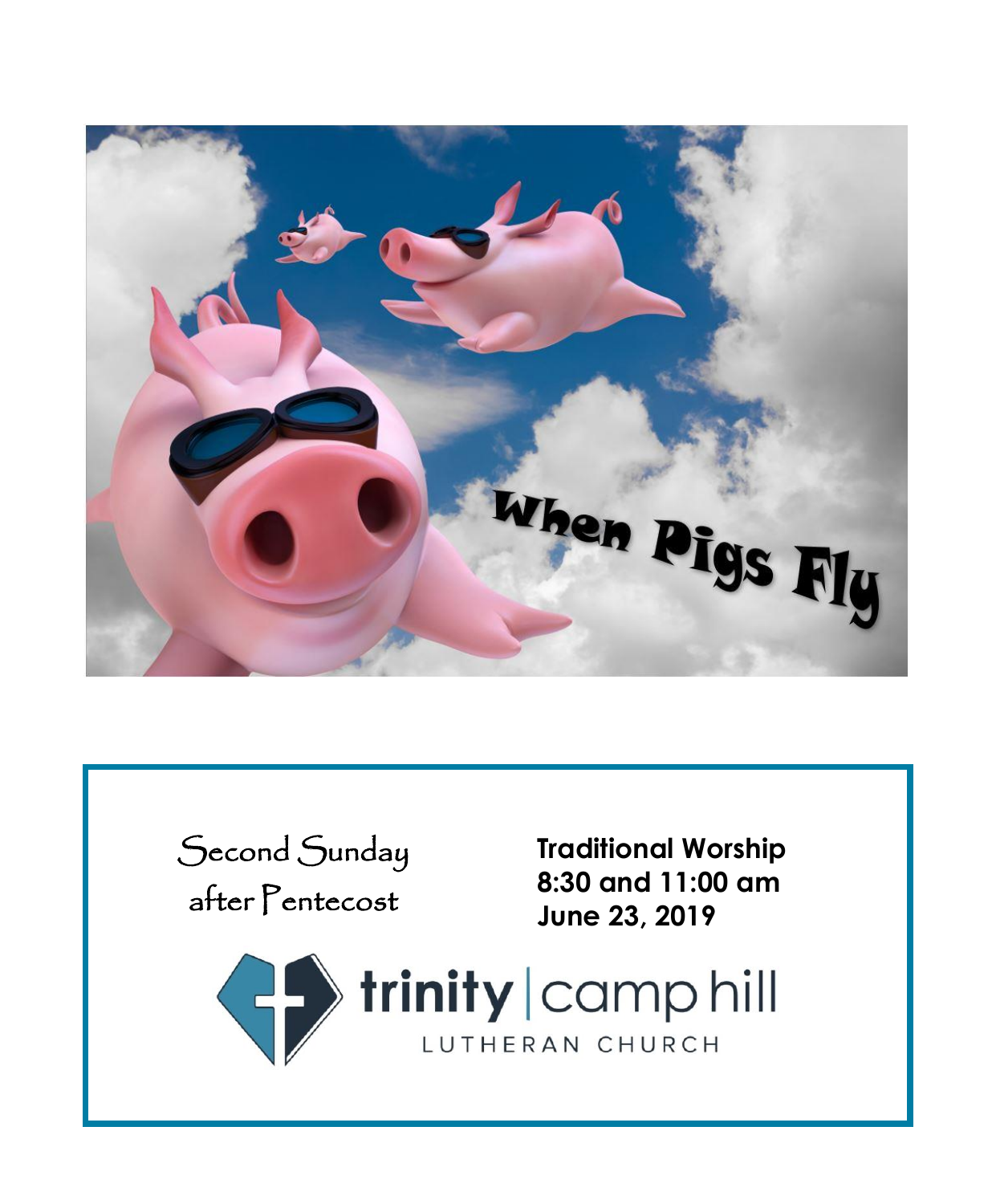

*Welcome to Trinity Lutheran Church! Please sign the red Worship Witness booklet to record your attendance with us this day, and indicate how many are communing. Then pass the booklet to the worshipers beside you in your row. If you are a guest, name tags are available for you to wear---we would be delighted to greet you by name. Hearing assistance devices and large print bulletins are available from an usher.*

# **about today's service**

*This Sunday's texts paint startling pictures of the horrific—the demonic—nature of sin. The church's repeated celebration of the holy communion counters that tragic reality in a continued showing forth of the death of Jesus "until he comes." It is a dramatic declaration of "how much God has done for you."*

**P: Presiding Minister A: Assisting Minister L: Lector C: Congregation**

# + **Gathering** +

Prelude: "If You but Trust in God to Guide You" Johann Gottfried Walther/

J. S. Bach

Welcome

[Stand]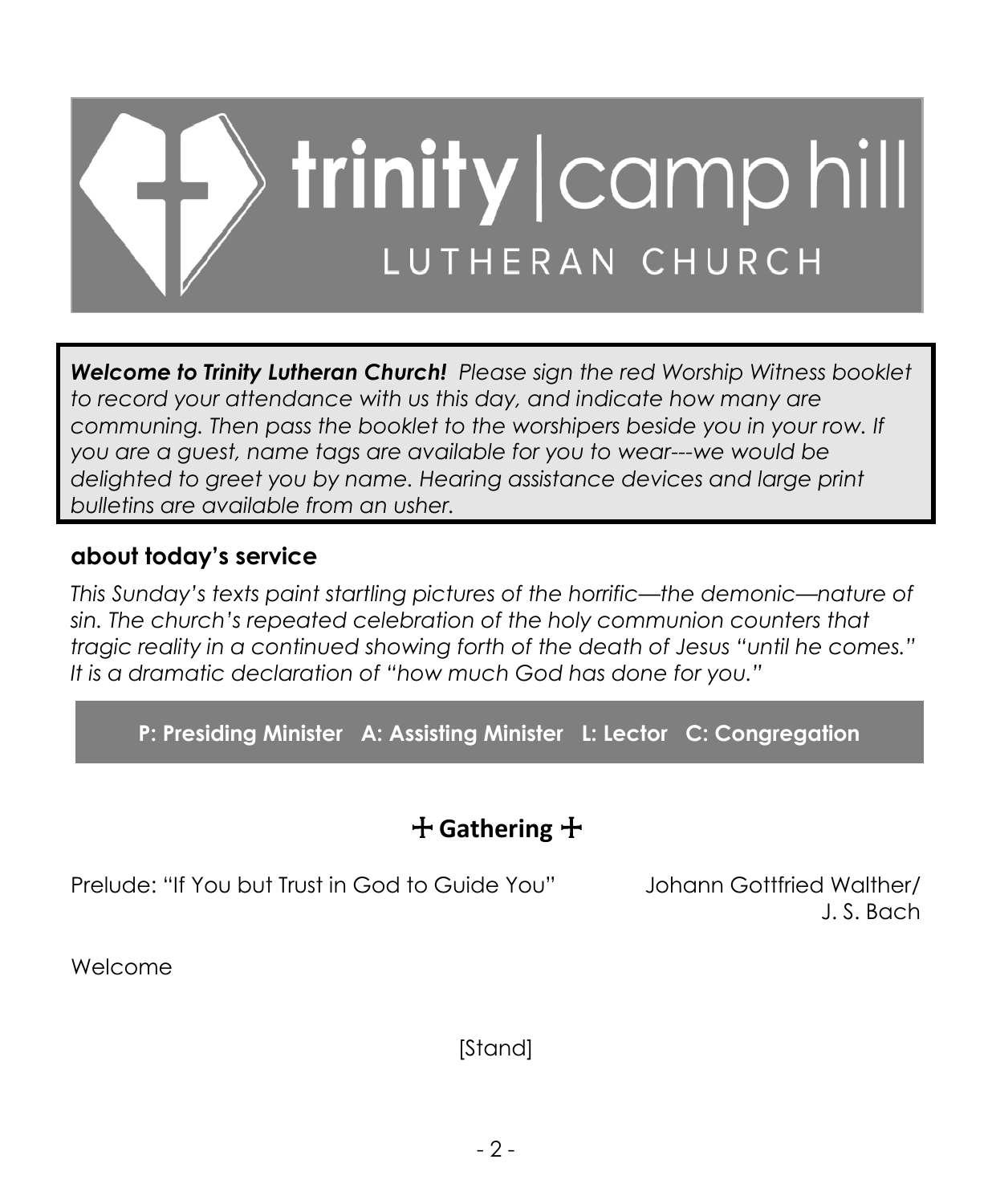Confession and Forgiveness

- P: Blessed be the holy Trinity,  $\pm$  one God, who forgives all our sin, whose mercy endures forever.
- **C: Amen.**
- P: Seeking reconciliation with God and neighbor, let us remember the gift of baptism and confess our sin.

*Silence is kept for reflection.*

- P: God of mercy,
- **C: we confess that we have sinned against you, against one another, and against the earth entrusted to our care. We are worried and distracted by many things, and we fail to love you above all else. We store up treasures for ourselves and turn away from our neighbors in need. Forgive us, that we may live in the freedom of your Son, Jesus Christ our Lord. Amen.**
- P: When we were laid low by sin and guilt, God made us alive together with Christ, forgiving us  $\pm$  all our trespasses by taking our sins to the cross. For freedom Christ has set us free: Rejoice in this good news!
- **C: Amen.**

*(11:00) Turn to face the cross as it enters our midst.*

Gathering Hymn No. 843: Praise the One Who Breaks the Darkness NETTLETON

Greeting

- P: The grace of our Lord Jesus Christ, the love of God, and the communion of the Holy Spirit be with you all.
- **C: And also with you.**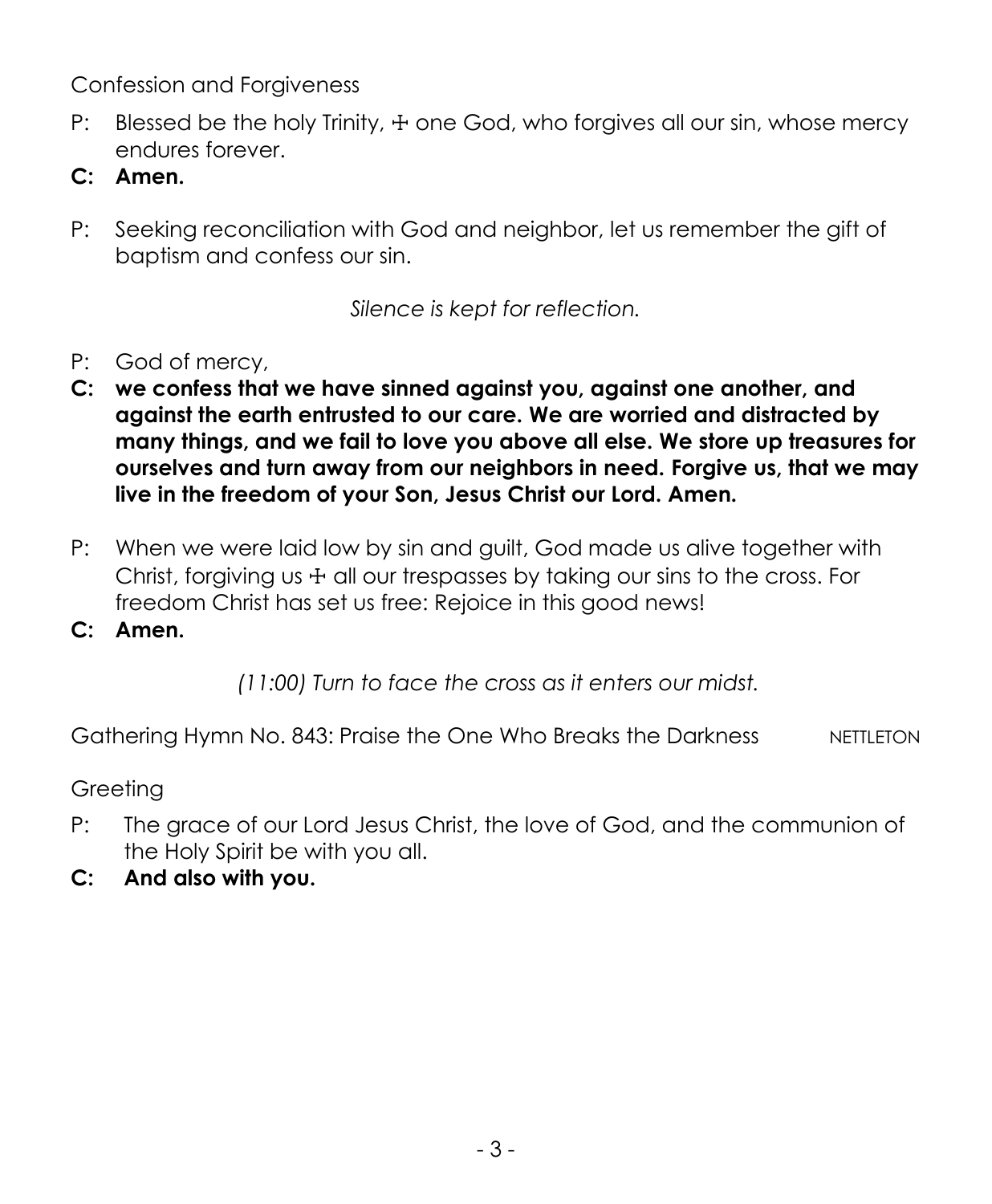Hymn of Praise

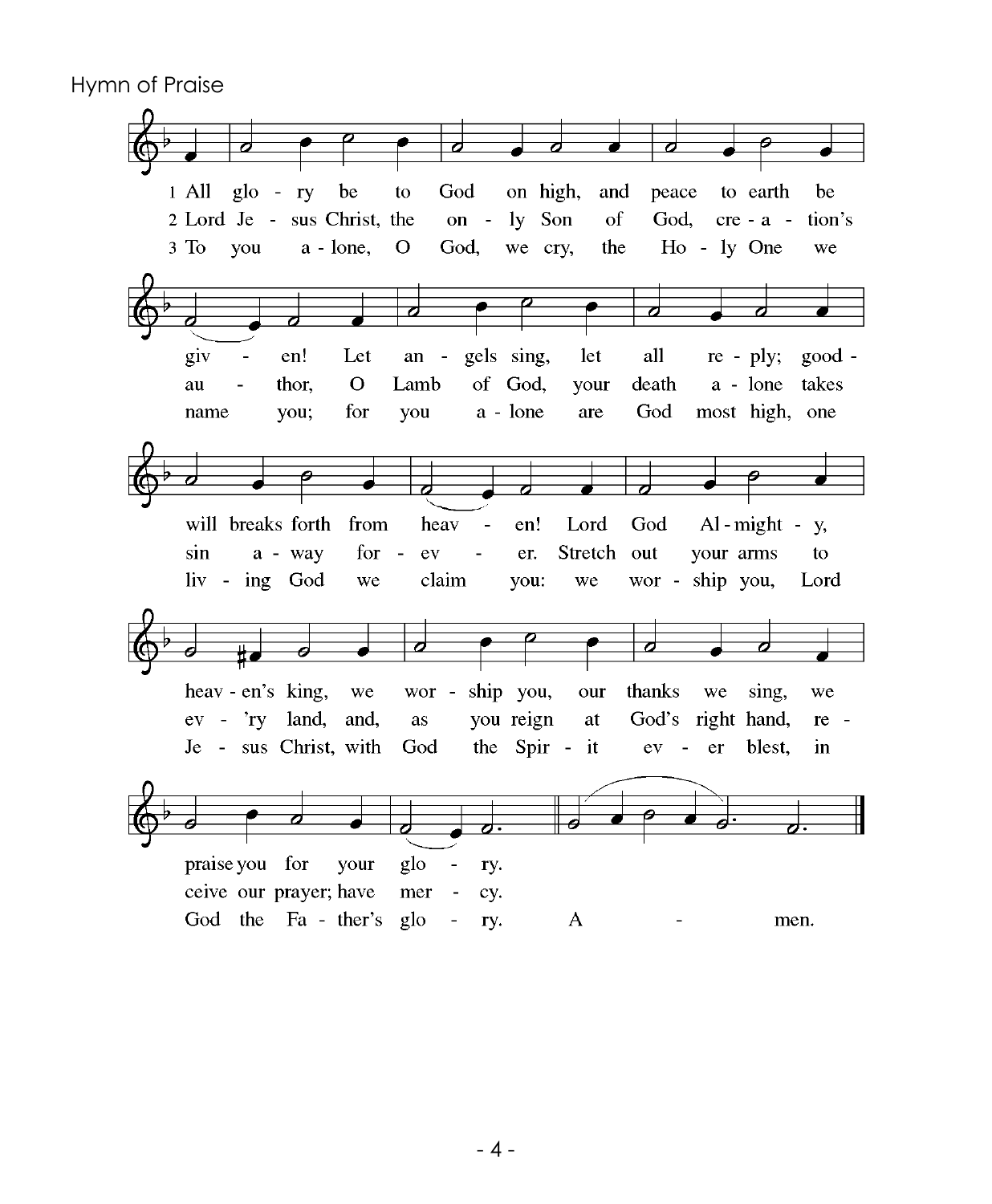Prayer of the Day

- P: The Lord be with you.
- **C: And also with you.**
- P: O Lord God, we bring before you the cries of a sorrowing world. In your mercy set us free from the chains that bind us, and defend us from everything that is evil, through Jesus Christ, our Savior and Lord.
- **C: Amen.**

## [Sit]

# + **Word** +

First Reading Isaiah 65:1-9

*The prophet announces God's impatience. The people's self absorption is idolatry, and images from pagan worship fill this reading. Like a vintner who crushes the grape to release the wine, God will use Israel's exile to establish a new community of the faithful.*

1 I was ready to be sought out by those who did not ask, to be found by those who did not seek me. I said, "Here I am, here I am," to a nation that did not call on my name. <sup>2</sup> I held out my hands all day long to a rebellious people, who walk in a way that is not good, following their own devices; <sup>3</sup>a people who provoke me to my face continually, sacrificing in gardens and offering incense on bricks; <sup>4</sup>who sit inside tombs, and spend the night in secret places; who eat swine's flesh, with broth of abominable things in their vessels; <sup>5</sup>who say, "Keep to yourself, do not come near me, for I am too holy for you." These are a smoke in my nostrils, a fire that burns all day long.  $6$ See, it is written before me: I will not keep silent, but I will repay; I will indeed repay into their laps <sup>7</sup> their iniquities and their ancestors' iniquities together, says the Lord; because they offered incense on the mountains and reviled me on the hills, I will measure into their laps full payment for their actions. <sup>8</sup>Thus says the Lord: As the wine is found in the cluster, and they say, "Do not destroy it, for there is a blessing in it," so I will do for my servants' sake, and not destroy them all. <sup>9</sup> I will bring forth descendants from Jacob, and from Judah inheritors of my mountains; my chosen shall inherit it, and my servants shall settle there.

- L: The word of the Lord.
- **C: Thanks be to God.**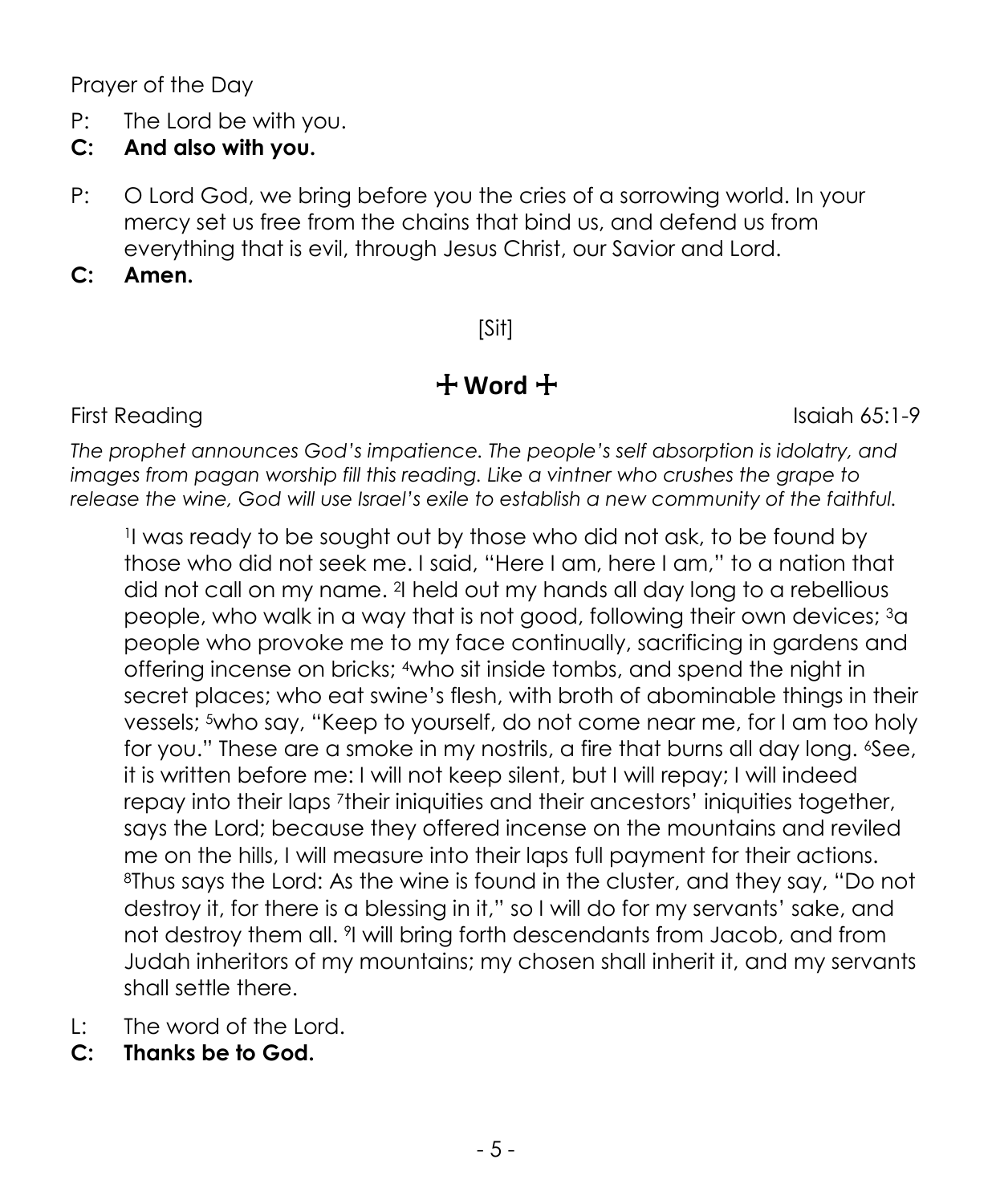*The assisting minister will sing the refrain, then the congregation will sing it.*



- A: <sup>19</sup>But you, O LORD, be not | far away; O my help, hasten 1 to my aid.
- **C:** <sup>20</sup>**Deliver me | from the sword, my life from the power | of the dog.**
- A: <sup>21</sup>Save me from the | lion's mouth! From the horns of wild bulls you have I rescued me.
- **C:** <sup>22</sup>**I will declare your name | to my people; in the midst of the assembly | I will praise you.**

#### **Refrain:**

- A: <sup>23</sup>You who fear the LORD, give praise! All you of Jacob's | line, give glory. Stand in awe of the LORD, all you off- | spring of Israel.
- **C:** <sup>24</sup>**For the LORD does not despise nor abhor the poor in their poverty; neither is the LORD's face hid- | den from them; but when they cry out, | the LORD hears them.**
- A: <sup>25</sup> From you comes my praise in the 1 great assembly; I will perform my vows in the sight of those who | fear the LORD.
- **C:** <sup>26</sup>**The poor shall eat | and be satisfied, Let those who seek the LORD give praise! May your hearts | live forever!**

#### **Refrain:**

- A: <sup>27</sup>All the ends of the earth shall remember and turn 1 to the LORD: all the families of nations shall bow | before God.
- **C:** <sup>28</sup>**For dominion belongs | to the LORD, who rules o- | ver the nations.**

## **Refrain:**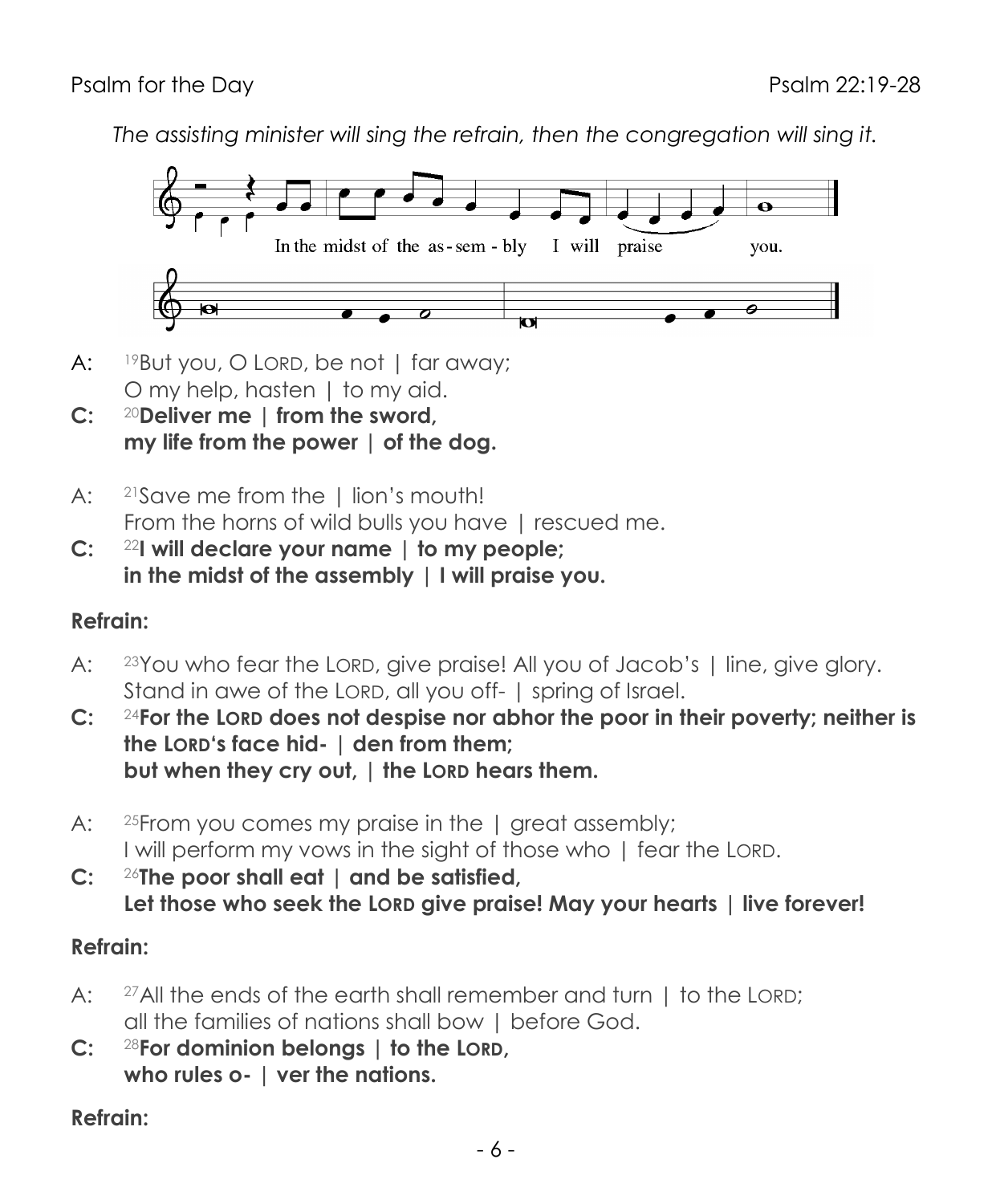For Paul, baptism is a powerful bond that unites people not only with God but with other *believers. Those who call themselves children of God experience a transformation that removes prejudices of race, social class, or gender in favor of true unity in Christ.*

<sup>23</sup>Now before faith came, we were imprisoned and guarded under the law until faith would be revealed. <sup>24</sup>Therefore the law was our disciplinarian until Christ came, so that we might be justified by faith. <sup>25</sup>But now that faith has come, we are no longer subject to a disciplinarian, <sup>26</sup>for in Christ Jesus you are all children of God through faith. <sup>27</sup>As many of you as were baptized into Christ have clothed yourselves with Christ. <sup>28</sup>There is no longer Jew or Greek, there is no longer slave or free, there is no longer male and female; for all of you are one in Christ Jesus. <sup>29</sup>And if you belong to Christ, then you are Abraham's offspring, heirs according to the promise.

- L: The word of the Lord.
- **C: Thanks be to God.**

Anthem: (8:30) "He Shall Feed His Flock"  $\qquad \qquad$  John Ness Beck

*He shall feed His flock like a shepherd: He shall gather the lambs with His arm, and carry them in His bosom, and gently shall lead those that are with young. He shall gather the lambs in His arm, and carry them close to His heart; and gently, so gently shall lead those with young.* Chris Mirocco, soloist

(11:00) "Set Me as a Seal" Rene' Claussen

*Set me as a seal upon your heart, as a seal upon your arm, for love is as strong as death. Many waters cannot quench love; Neither can the floods drown it. (Song of Solomon)* Summer Choir

Children's Message **Pastor Brook** Pastor Brock **Pastor Brook** 

[Stand]

Second Reading Galatians 3:23-29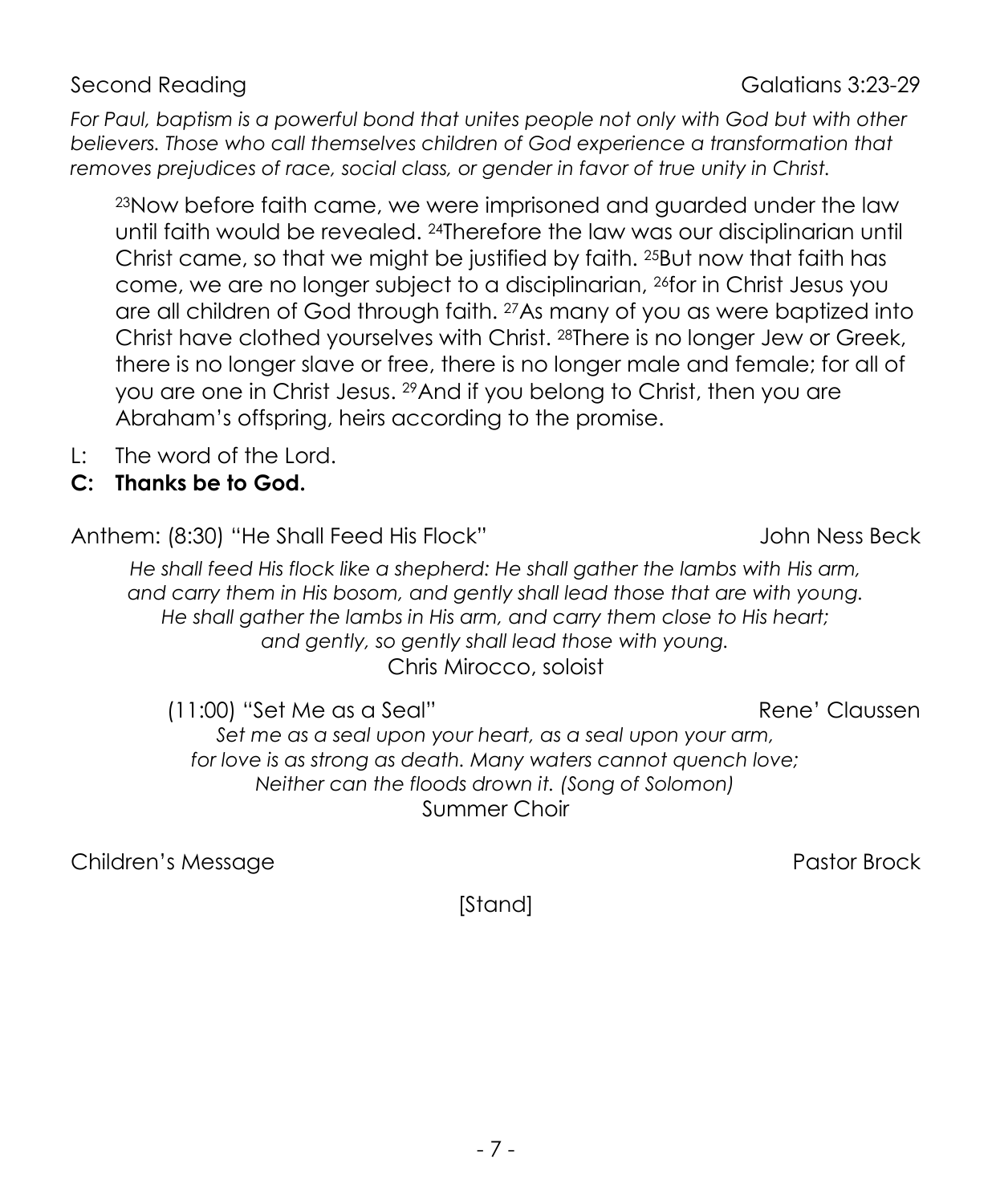Alleluia



Speak, O Lord, your servant is listening. You have the words of e-ter-nal life.

P: The holy gospel according to St. Luke, the 8<sup>th</sup> chapter.

#### **C: Glory to you, O Lord.**

#### Gospel Reading Luke 8:26-39

*Jesus' mission includes foreigners, and his authority extends to the casting out of demons. Some who witness Jesus' work are seized with confusion and fear, but the man who was healed is commissioned to give testimony of God's mercy and power.*

<sup>26</sup>Then [Jesus and his disciples] arrived at the country of the Gerasenes, which is opposite Galilee. <sup>27</sup>As he stepped out on land, a man of the city who had demons met him. For a long time he had worn no clothes, and he did not live in a house but in the tombs. <sup>28</sup>When he saw Jesus, he fell down before him and shouted at the top of his voice, "What have you to do with me, Jesus, Son of the Most High God? I beg you, do not torment me"—29for Jesus had commanded the unclean spirit to come out of the man. (For many times it had seized him; he was kept under guard and bound with chains and shackles, but he would break the bonds and be driven by the demon into the wilds.) <sup>30</sup>Jesus then asked him, "What is your name?" He said, "Legion"; for many demons had entered him. <sup>31</sup>They begged him not to order them to go back into the abyss. <sup>32</sup>Now there on the hillside a large herd of swine was feeding; and the demons begged Jesus to let them enter these. So he gave them permission. <sup>33</sup>Then the demons came out of the man and entered the swine, and the herd rushed down the steep bank into the lake and was drowned. <sup>34</sup>When the swineherds saw what had happened, they ran off and told it in the city and in the country. 35Then people came out to see what had happened, and when they came to Jesus, they found the man from whom the demons had gone sitting at the feet of Jesus, clothed and in his right mind. And they were afraid. <sup>36</sup>Those who had seen it told them how the one who had been possessed by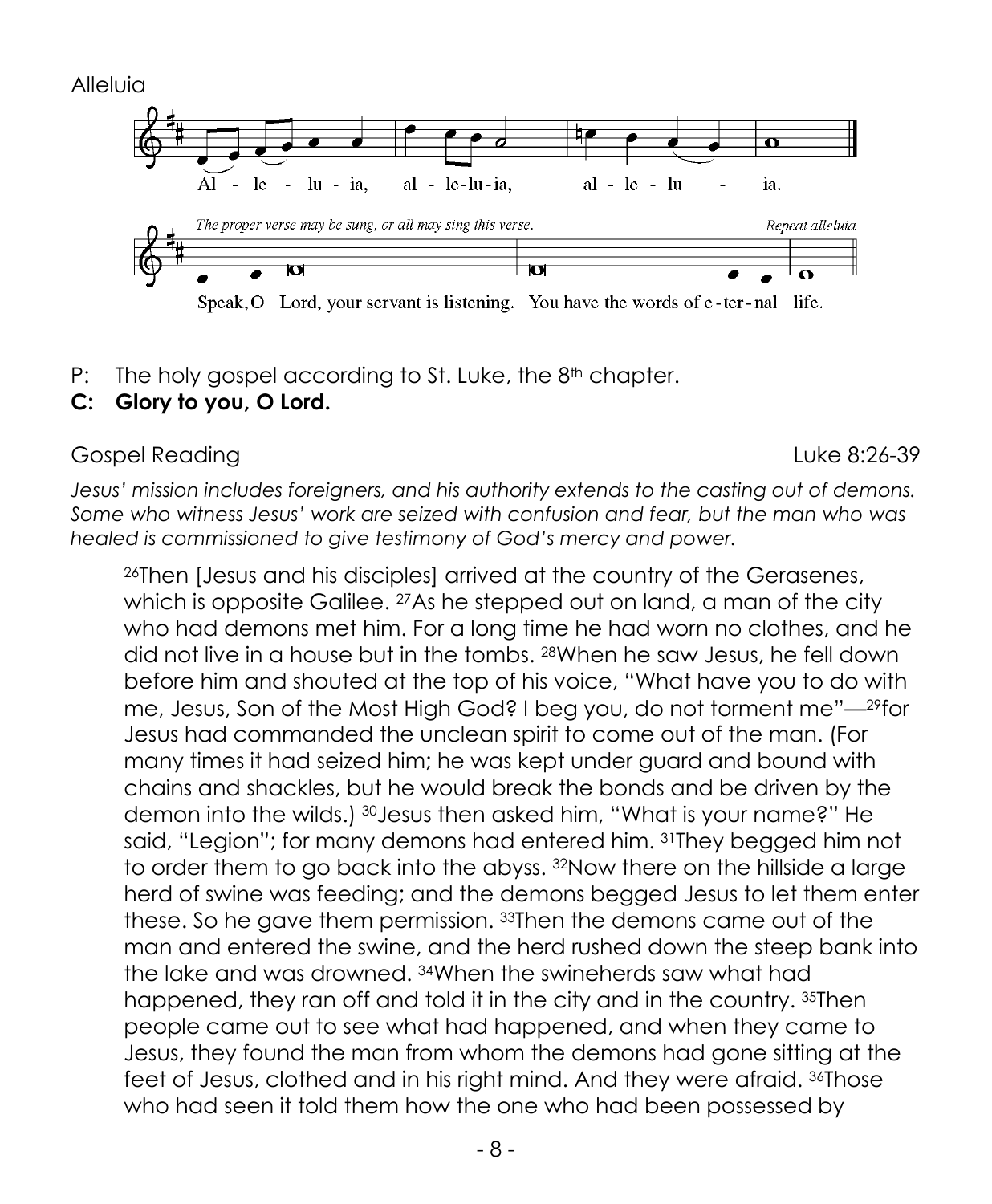demons had been healed. <sup>37</sup>Then all the people of the surrounding country of the Gerasenes asked Jesus to leave them; for they were seized with great fear. So he got into the boat and returned. <sup>38</sup>The man from whom the demons had gone begged that he might be with him; but Jesus sent him away, saying, <sup>39</sup>"Return to your home, and declare how much God has done for you." So he went away, proclaiming throughout the city how much Jesus had done for him.

- P: The gospel of the Lord.
- **C: Praise to you, O Christ.**

[Sit]

Sermon: "When Pigs Fly" extending the Sermon: "When Pigs Fly" Pastor Jack Horner

[Stand]

#### **Apostles**= **Creed**

**I believe in God, the Father almighty, creator of heaven and earth.**

**I believe in Jesus Christ, God's only Son, our Lord, who was conceived by the Holy Spirit, born of the virgin Mary, suffered under Pontius Pilate, was crucified, died, and was buried; he descended to the dead. On the third day he rose again; he ascended into heaven, he is seated at the right hand of the Father, and he will come to judge the living and the dead.**

**I believe in the Holy Spirit, the holy catholic church, the communion of**  saints, the forgiveness of sins, the *+*resurrection of the body, and the life **everlasting. Amen.**

Prayers of Intercession

*Each petition ends:*

- A: Let us pray.
- **C: Have mercy, O God.**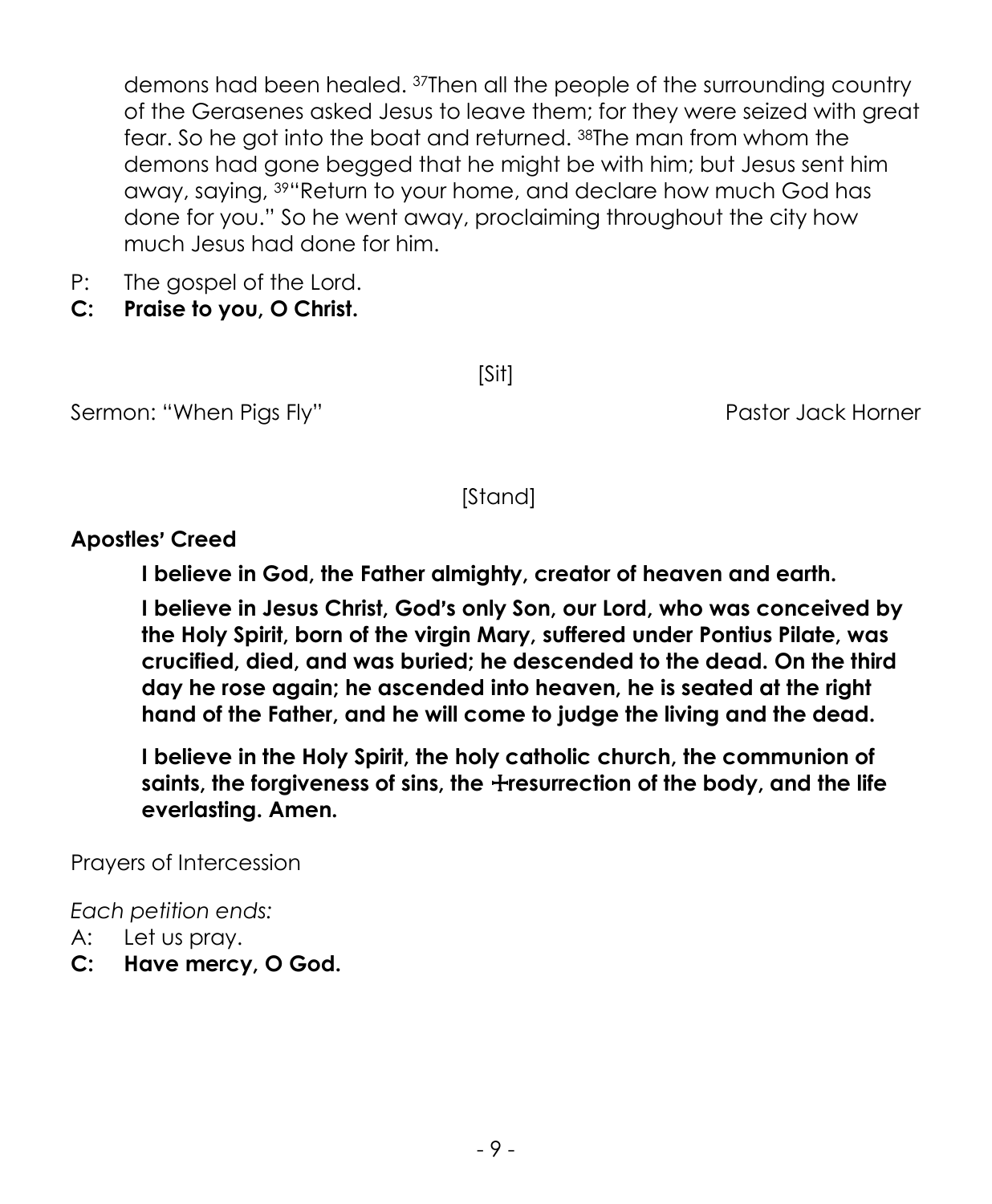Prayer Response (sung by all)



+ **Meal** +

Peace

- P: The peace of Christ be with you always.
- **C: And also with you.**

[Sit]

Announcements

**Offering** 

Optional giving methods: Use the Give+ app on your mobile device • Use the Giving Station in the Gathering Space • Text an amount to 717-963-2281 (be sure to use a "\$") • Use the "DONATE" button on our website and e-blasts

Worship Witness: *(Please sign booklet and return to center aisle.)*

[Stand]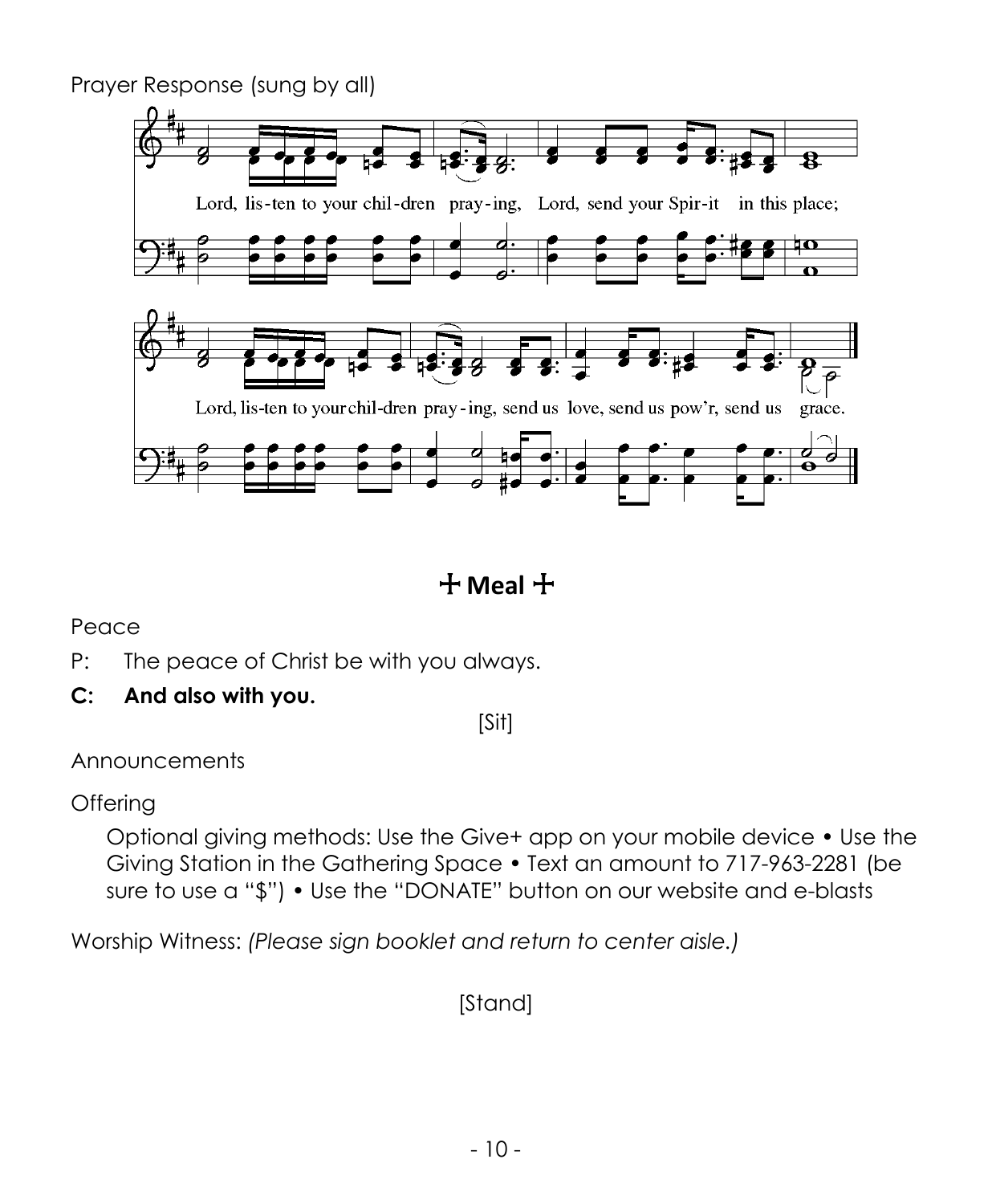```
Offertory
```


Offering Prayer

- A: Let us pray. Merciful God,
- **C: as grains of wheat scattered upon the hills were gathered together to become one bread, so let your church be gathered together from the ends of the earth into your kingdom, for yours is the glory through Jesus Christ, now and forever.**

Great Thanksgiving

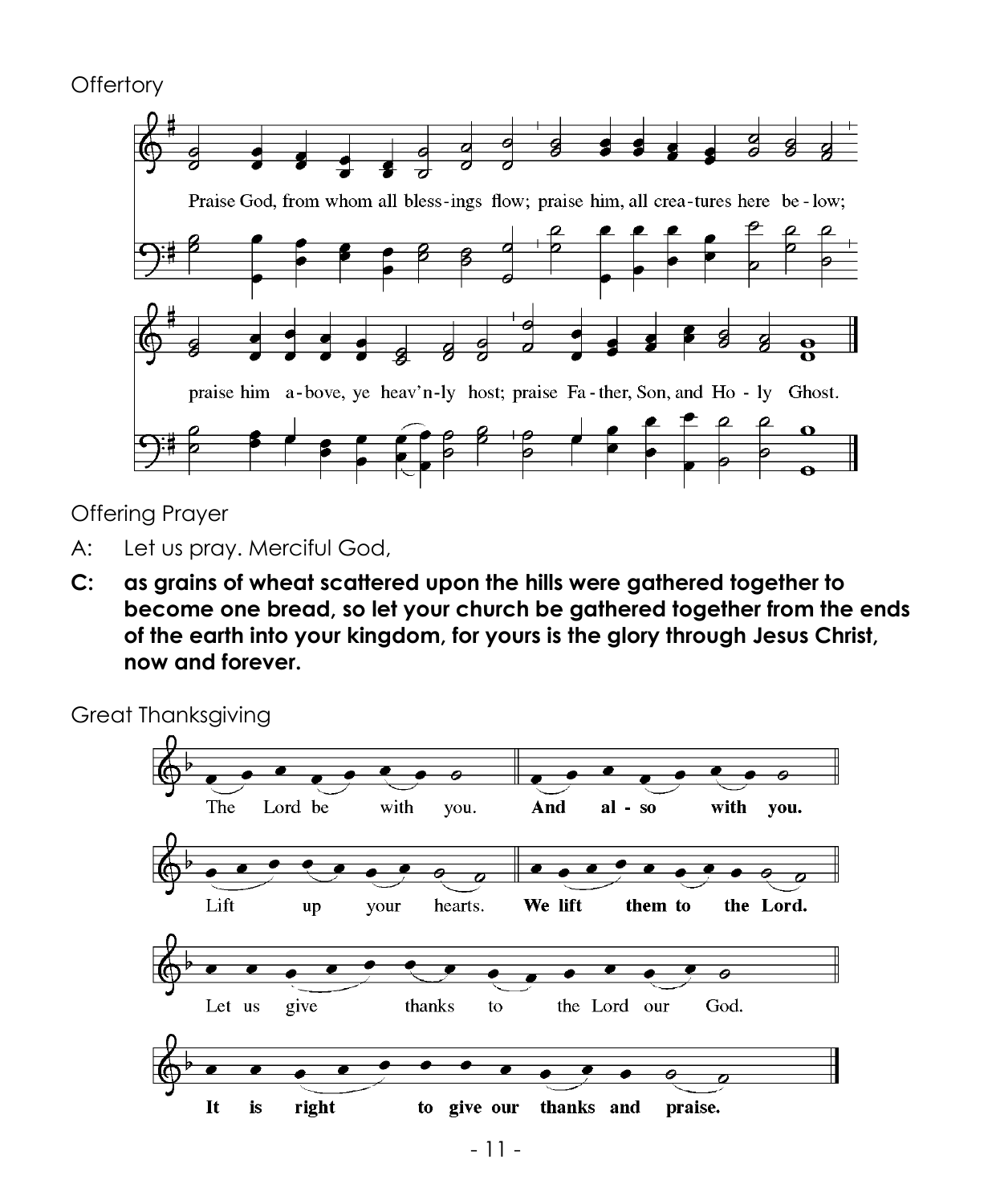Proper Preface

P: Blessed are you, God and Father of all… we praise your name and join the unending hymn:



- P: Bounteous God, as you fed Elijah in the wilderness…
- P: Great is the mystery of faith.
- **C: Christ has died; Christ is risen; Christ will come again.**
- P: Everlasting God, in whom deep calls to deep…in the power of the Holy Spirit, forever and ever. **Amen.**

#### Lord's Prayer

**C: Our Father who art in heaven, hallowed be thy name, thy kingdom come, thy will be done, on earth as it is in heaven. Give us this day our daily bread; and forgive us our trespasses as we forgive those who trespass against us; and lead us not into temptation, but deliver us from evil. For thine is the kingdom, and the power, and the glory forever and ever. Amen.**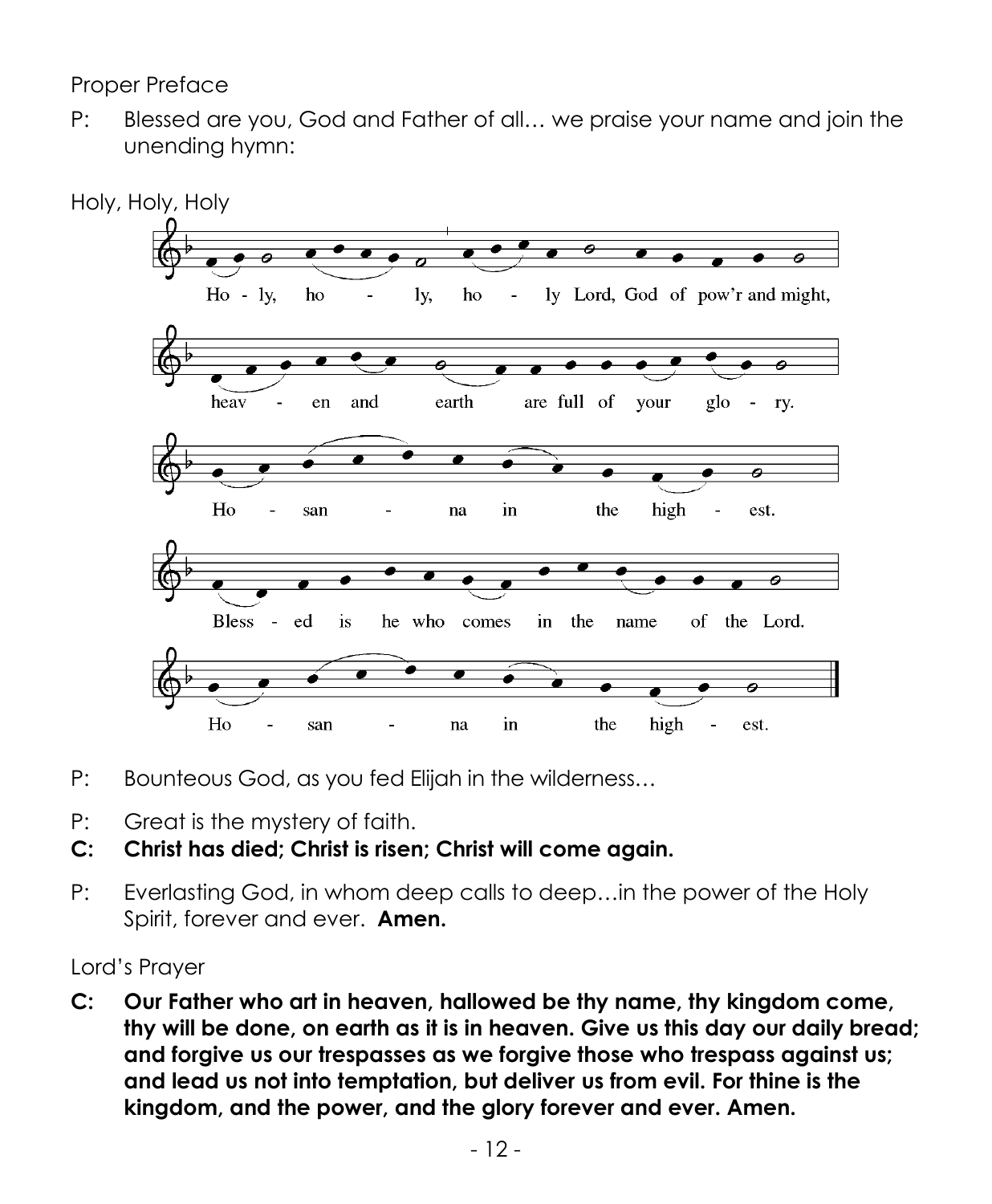Invitation to Communion

P: God invites you to this table of bounty. Come, the banquet is ready.

## **C: Thanks be to God.**



Distribution of Holy Communion

*We invite all Christians to the Lord's Table to celebrate the real presence of Christ in the Sacrament. Take a chalice from the acolytes and come to the rail where you will receive a wafer and wine. Children and adults who aren*=*t communing may come forward to receive a blessing. As a gesture of hospitality, we use dealcoholized wine (less than .5% alcohol). In addition, we offer gluten-free wafers, available upon request - please ask at the time of communion.* 

Solo: (11:00) "He Shall Feed His Flock" John Ness Beck

*He shall feed His flock like a shepherd: He shall gather the lambs with His arm, and carry them in His bosom, and gently shall lead those that are with young. He shall gather the lambs in His arm, and carry them close to His heart; and gently, so gently shall lead those with young.* Chris Mirocco, soloist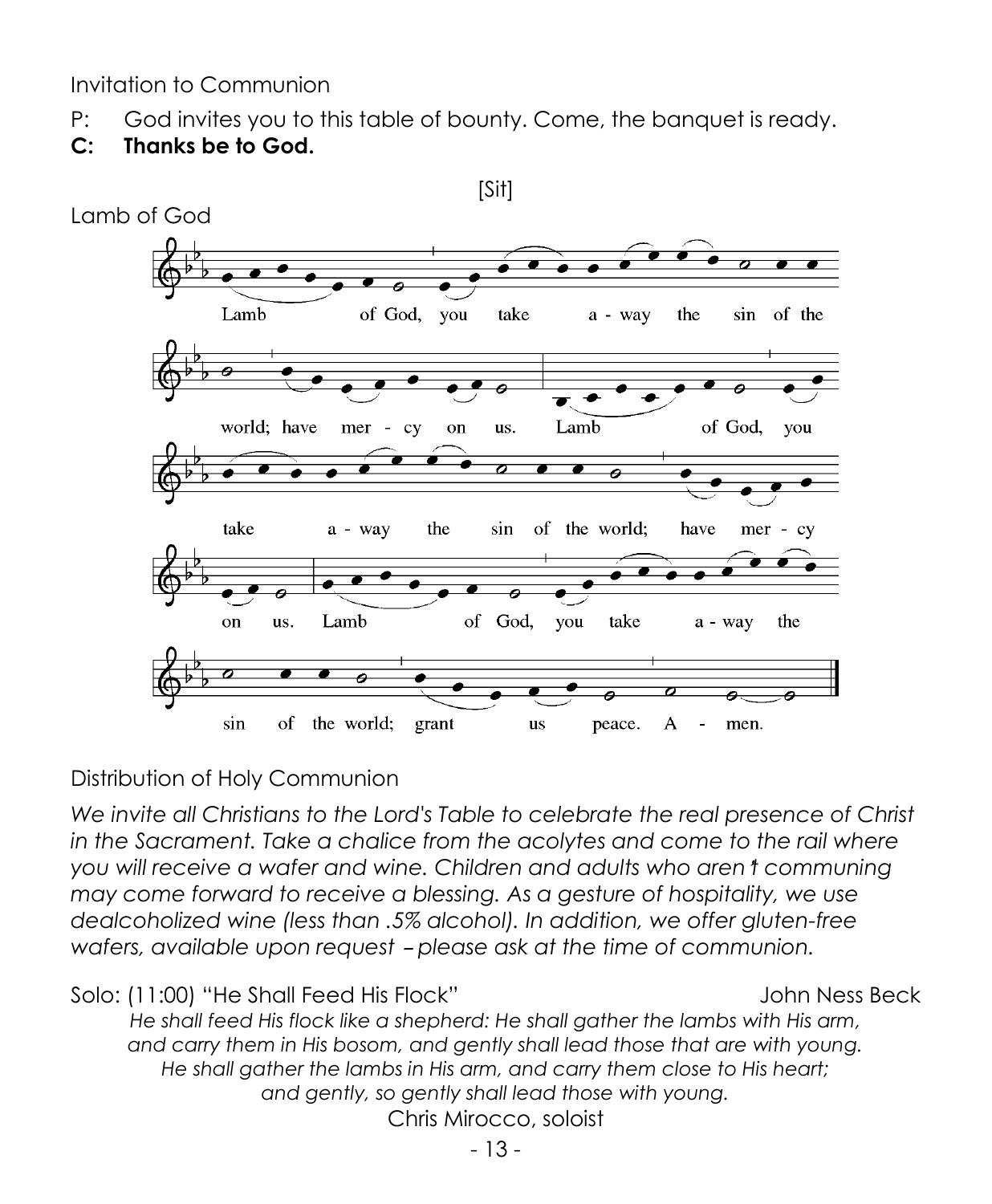Communion Hymn No. 886

## [Stand]

Post Communion Blessing

- P: The body and blood of our Lord Jesus Christ strengthen you and keep you in his arace.
- **C: Amen.**
- A: Let us pray. O God, in this holy communion you have welcomed us into your presence, nourished us with words of mercy, and fed us at your table. Amid the cares of this life, strengthen us to love you with all our heart, serve our neighbors with a willing spirit, and honor the earth you have made; through Christ our Lord.

**C: Amen.**

# + **Sending** +

Blessing

P: The Lord be near you at all times, the Lord walk beside you so that you will not be troubled, the Lord fill your heart with gladness, and your mouth with joyful songs; and the blessing of God Almighty, the Father,  $+$  the Son, and the Holy Spirit, be with you always.

#### **C: Amen.**

Sending Hymn No. 705: God of Grace and God of Glory CWM RHONDDA

Dismissal

P: Go in peace. Christ is sending you.

# **C: Thanks be to God.**

Postlude: "Toccata in E Minor" Johann Pachelbel

#### **\*\*We are pleased to welcome Karen Appel as our guest organist and choir director while Tim Koch is on vacation**

**Portions of the service are reprinted from:** *Evangelical Lutheran Worship*, Copyright © 2006 Augsburg Fortress. *Sundays & Seasons*, Copyright © 2018 Augsburg Fortress. Used by permission of Augsburg Fortress License # 23686.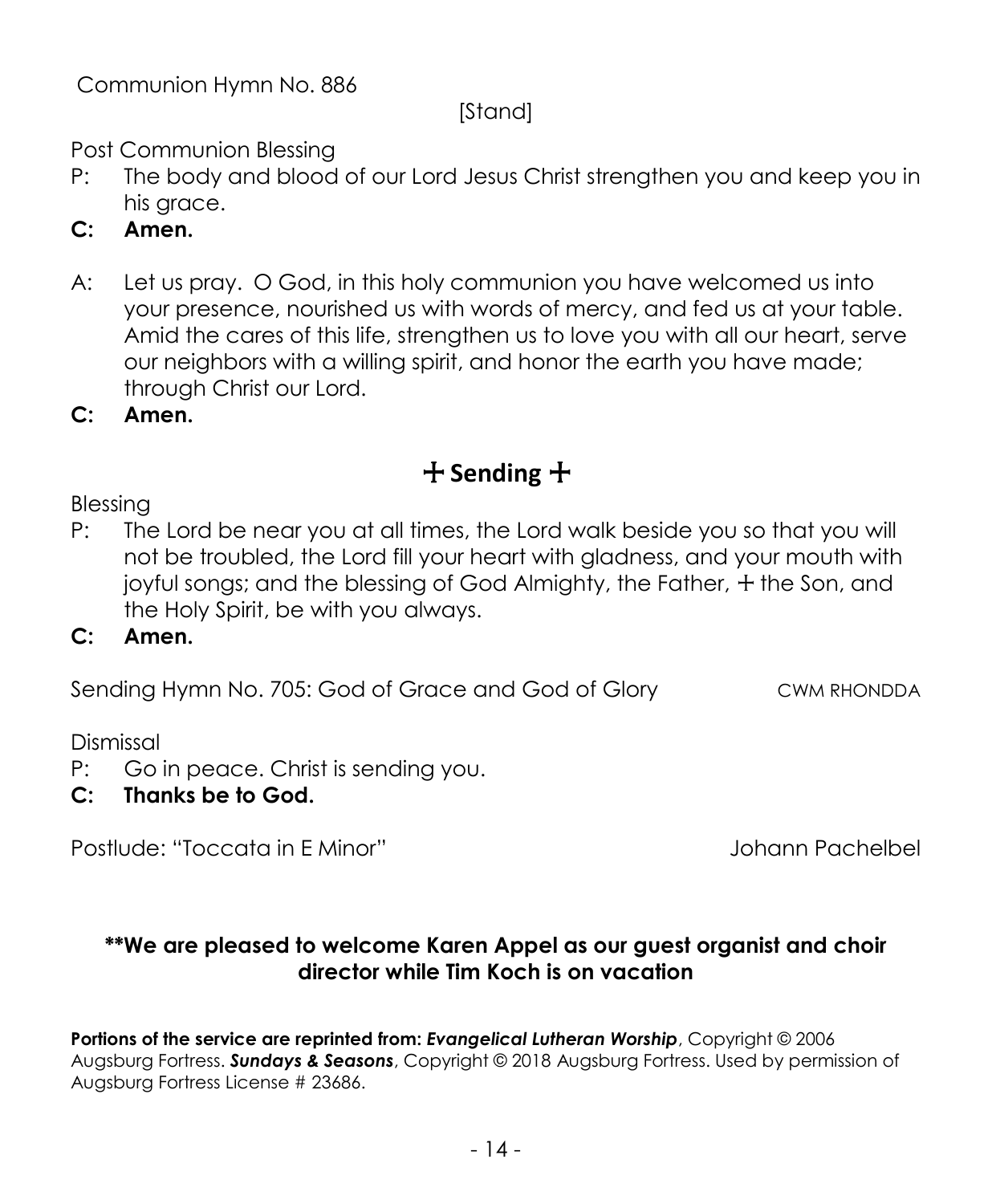# Join us next week

+ + +

Pastor John Brock "Dig Deep" (8:30 and 11:00) Michael Clements, soloist; (11:00) Summer Choir

# **worship leaders**

**Presiding Minister:** The Rev. Elizbeth E. Frey

**Preacher:** The Rev. Dr. Jack M. Horner

**Assisting Minister:** (8:30) Nancy Martin; (11:00) Chris Mirocco

**Lector:** (8:30) Myrl Busler; (11:00) Chuck Armstrong

**Communion Assistants:** (8:30) Richard Jacobs, John Powell, Margaret Parker;

(11:00) Martha Herold, Cathy Brommer, Jim and Margy Fox, Nancy Martin

**Acolytes:** (8:30) Danielle Miller

**Crucifer:**(11:00) Ella Falck

**Book Bearer:** (11:00) Nicole Purnell

**Soundboard:** (8:30) Jeff Weaver; (11:00) Jim Kincaid

**Greeters:** (8:30) Serena Fedor (head greeter), Linda Thompson, Rita Townsend, Margaret Parker; (11:00) Dan Drury (head greeter)

**Ushers:** David Harrington, George Preble (head ushers), Tim Bollinger, Myrl Busler, George Enney Jr., Fred Bohls, Gib and Chris Honeysett, Deborah Long, Dave Maser, Janet Miller, Randy Moore, Bill Reed, Vonnie Sadler, Seth Maurer, Rick and Linda Sten, Jason Hancock

**Altar Care:** Fran Jacobs, Linda Penny, Joanne Austin, Jan Lafaver, Mary Ellen **Hettinger** 

**Carillonneur:** Charlie Suhr

**Flower Delivery:** Beth Masland

**Garden of Eatin':** (GOE I) Mary Ellen Hettinger, Vicki Wilken; (GOE II) Zandra and Bill Bishop and Family

**Bulletin Artwork:** Trinity Staff